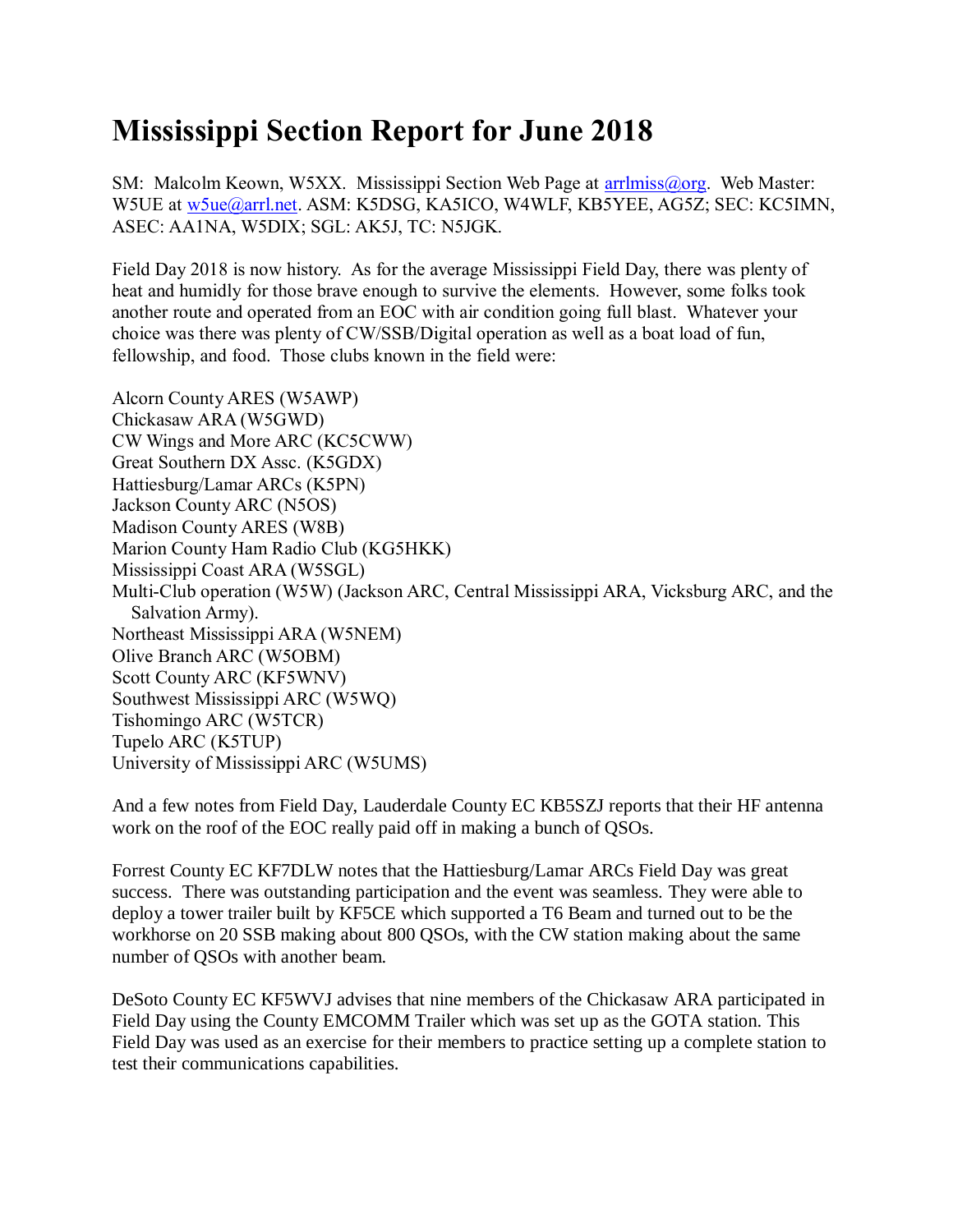Franklin County EC AD7KJ reports that the Southwest Mississippi ARES Team operated from the Brookhaven Parks and Recreation Center. Twelve hams participated as well as having ten guests and two local officials. In addition, as part of Field Day, a VE Test was given, and Alas Matthew (now AG5QN) passed all three elements at one setting! Alas is headed to Mississippi State in September after graduating in May from Southwest Mississippi Community College.

From AA1NA, ASEC for Training, the 2018 ARES SET is scheduled for Saturday, August 4, 2018 from 9 AM till 9 PM. DECs have received a list of Action Items in preparation. Your DEC will contact each EC with instructions. Each EC should then pass this information to their local ARES group.

Some ECs will be responsible for counties adjacent to theirs which are not ARES capable. DECs will make the determination as to which counties are to be served in conjunction with the affected ECs.

The SET will be a Point of Distribution exercise serving a single served agency this year. Several modes of communication will be tested. The results will be used to evaluate the effectiveness of each ARES group, district, and the MS ARES section. With this information, we can improve areas that need it and acknowledge areas that work well. While the SET this year does not directly simulate a weather event, the ability to communicate and relay traffic across the state is what ARES should be prepared to do at any time! All MS ARES members are encouraged to participate as well as all Amateur Radio Operators!

Want to visit a Ham Radio themed restaurant? Next time you are in Lucedale check out CW Wings and More on Highway 26. KD4VVZ is the owner.

Congratulations to the Vicksburg ARC for achieving ARRL Special Service Status. Currently VARC is th only SSC in Mississippi, although other clubs are probably eligible for this recognition. See www.arrl.org/ssc-application

Yalobusha County AEC KD5NDU reports that about two weeks ago he took down the Water Valley Repeater and sent it off to Brigecom to have it upgraded for digital voice. He just got it back and added a rasberry pi. So now the Water Valley repeater can do Dstar, Yaesu Fusion, and FM analog local or over the network on the digital side. This will help with the Yalobusha ARES communications by being able to link with other repeaters or stations on the network. And locally it will help by being able to use all the capacities of the digital radios.

DEC N5ZNT reports that the South Mississippi ARES Team set up a Special Event Station in Tylertown at the 41 st Annual Dairy Festival. A total of eight Hams participated including main operators KG5HZU, AE5FK, KD5RGT, and main coordinator N5LIP. Also, on site were N5ZNT, KF5TQG N5ZNN, and KF5TER.

. On your short-range calendar pencil in the Mississippi SET, August 4 (POCs KC5IMN and AA1NA), the Shreveport Hamfest, August 10-11 (see shreveporthamfest.k5sar.com), and the Huntsville Hamfest, August 18-19 (see [www.hamfest.org\)](http://www.hamfest.org/). And on your long-range calendar the 2018 ARRL Day in the Park, October 6 in Olive Branch (co-sponsored by the Olive Branch ARC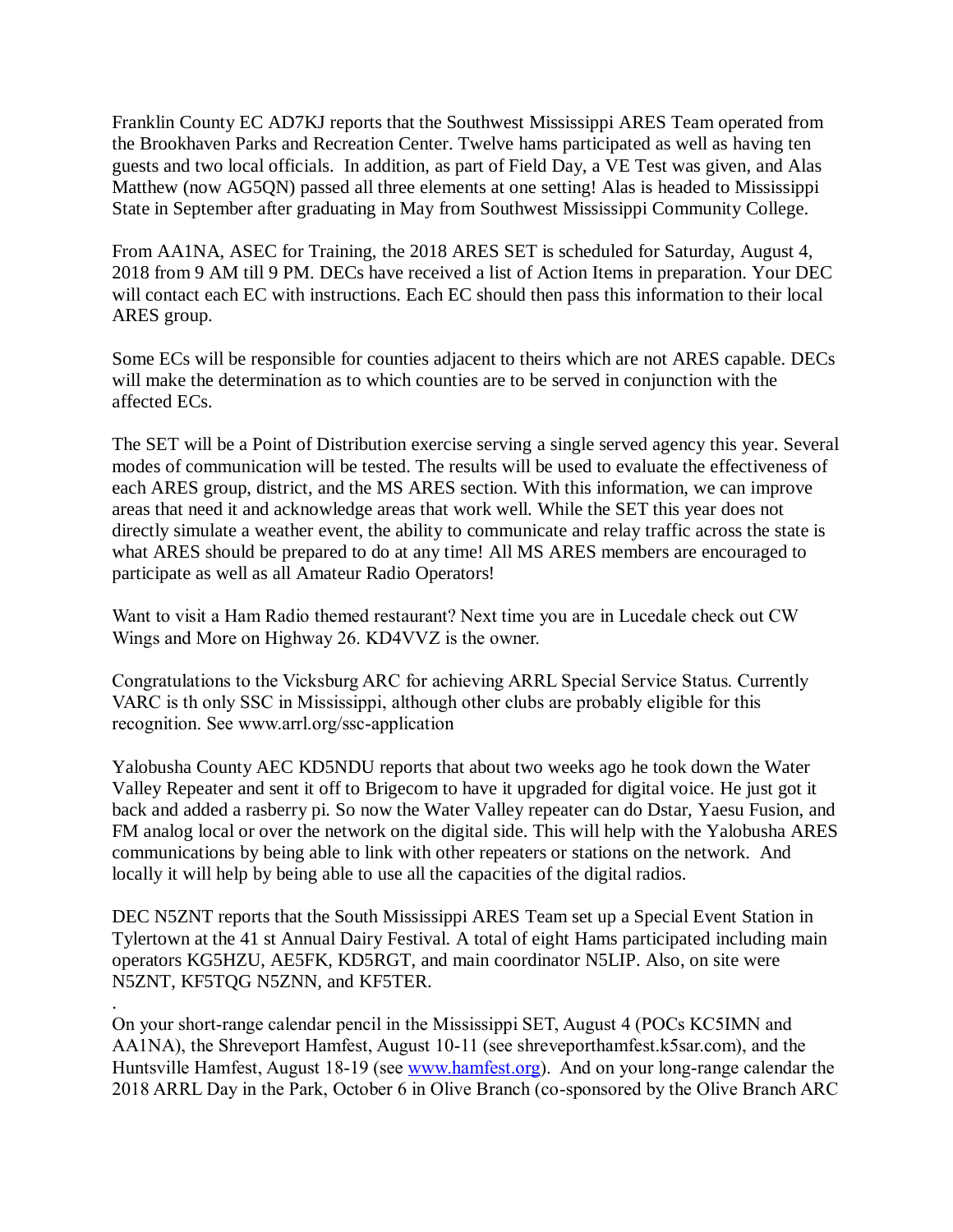and the Chickasaw ARA; POC KW5GP), Papa Jack's Trade Day, October 13 in Tupelo (POC WA5TEF), the Jackson County ARC Hamfest, November 9-10 in Ocean Springs (POC K5MOZ), and last but not least the Capital City Hamfest, January 25-26, 2019 in Jackson (POC K5GCY).

Welcome to the following new Hams in Mississippi in June: KI5ACD, William – Purvis; KI5ACH, Robert – New Albany; KI5ACS, Carl – Meridian; KI5ACT, Eric – Carthage; KI5ACU, Charles – Pachuta; KI5AFF, Luke – Biloxi; KI5AFG, Thomas – Hattiesburg; KI5AGD, Jonathan – Hickory; KI5AKC, Robert – Walls; KI5AKE, Jacob – Clinton; KI5AKF, Michael – Flora; KI5AKG, Jeffrey – Florence; KI5ANC, Christopher – Purvis; KI5ANF, Patrick – Madison; and KI5ANG, Billy – Raymond;

And, also welcome to the following new ARRL Members in June: KA4FAR, Jacqueline – Canton; KG5ROD, James – Laurel; KE5WFG, David – Laurel; KE5WRP, Ken – Vicksburg; KE5YXB, Steve – Gulfport; and KG5ZFA, John – Bay Saint Louis.

As of June 30, ARRL Membership in Mississippi was 1,006 down 9 from the last report on May 30. It looks like dropping below 1,000 may be inevitable. Your help is needed to recruit or renew members!

Welcome to AD5TJ as an Official Emergency Station.

Congratulations to the following on their upgrades in June: WB5TJK, Ronald – Hattiesburg; KG5WJM, Roger – Bay Springs; KD5WVP, Hartley – Meridian; and KG5ZGY, Cliff – Woodland.

SEC/DEC Reports for June 2018: KC5IMN (SEC), KC5IIW (EC MS), N5ZNT (SW MS), and KB0ZTX (NW MS).

EC Reports for June 2018: KG5AVT (AEC)(Rankin), KE5BSB (Itawamba), WB5CON (Alcorn), KF7DLW (Forrest/Perry), AE5FK (Walthall), AG5GN (Lamar), KA5ICO (Chickasaw), KC5IIW (Scott), AD7KJ (Franklin), NS5M (Washington), KF5MWE (Clarke), WX5N (Prentiss), KD5NDU (AEC)(Yalobusha), AF5NG (Marion), N9OKV (Harrison), AF5PO (Tishomingo), AA5SG (Jones/Wayne), AE5SK (AEC)(Copiah/Hinds), KB5SZJ (Lauderdale), WA5TEF (Lee), KF5WVJ (DeSoto), KB5ZEA (Attala), N5ZNT (Lincoln/Wilkinson), and KB0ZTX (Marshall).

OES Report: WB5AKR

Club Newsletter/Reports (Editor): the Meridian ARC Spark Gap (W5MAV).

HF Net Reports - sessions/QNI/QTC (Net Manager)

Hattiesburg ARC 10M Net 2 17/0 (KD5XG)

K5TAL American Legion 80M Net 4/28/0 (KA5DON)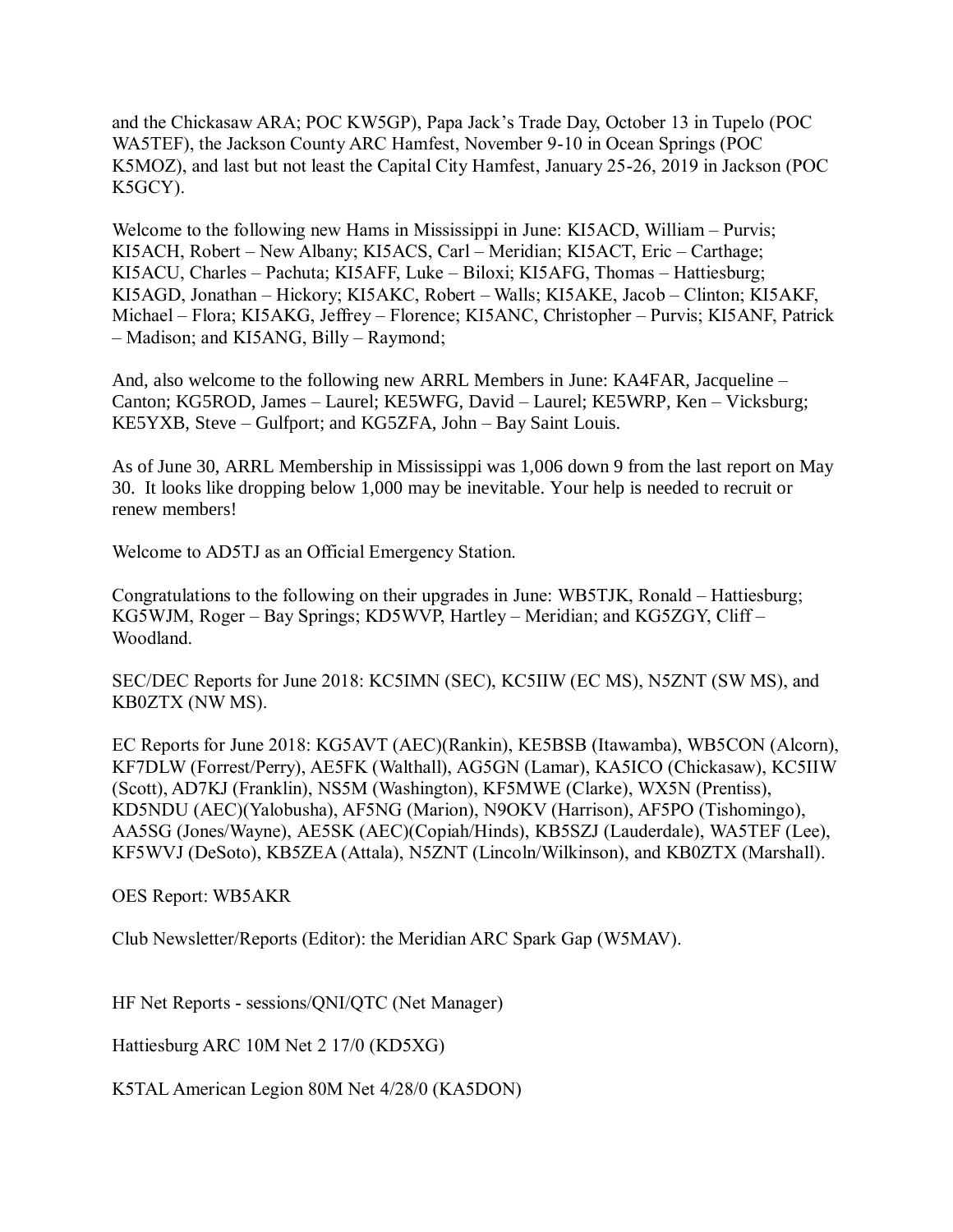K5TAL American Legion 40M Net 3/9/0 (KA5DON)

Magnolia Section Net 30/1195/8 (KA5ICO)

MS Baptist Hams Net 3/10/0 (WF5F)

MSPN 30/2287/6 (W5JGW)

VHF Net Reports - sessions/QNI/QTC (Net Manager)

Adams County ARES 4/81/0 (N5KDA)

Alcorn County ARES Net 4/75/0 (WB5CON)

Attala County ARES Net 1/12/0 (KB5ZEA)

Booneville and Prentiss County Weekly Net 3/33/0 (WX5N)

Capital Area Emergency Net 4/45/0 (K5XU)

DeSoto County Emergency Training and Information Net 4/105/0 (KF5WVJ)

Forrest/Perry Counties ARES 2/29/2 (KF7DLW)

Harrison County ARES 4/40/0 (N9OKV)

Hattiesburg ARC 2M Net 4/44/0 (KD5XG)

Hattiesburg 2M Simplex Net 1/9/0 (KD5XG)

Itawamba County ARES Net 4/36/0 (KE5BSB)

K5TAL – American Legion 2M Net 4/27/0 (KA5DON)

Lamar County ARES Net 2/39/0 (AG5GN)

Lowndes County ARC Net 4/32/0 (KF5AZ)

Madison County ARES 4/32/0 (W5DIX)

Marion County ARES Net 4/29/0 (AF5NG)

Marshall County ARES – meets with Desoto County – (KB0ZTX)